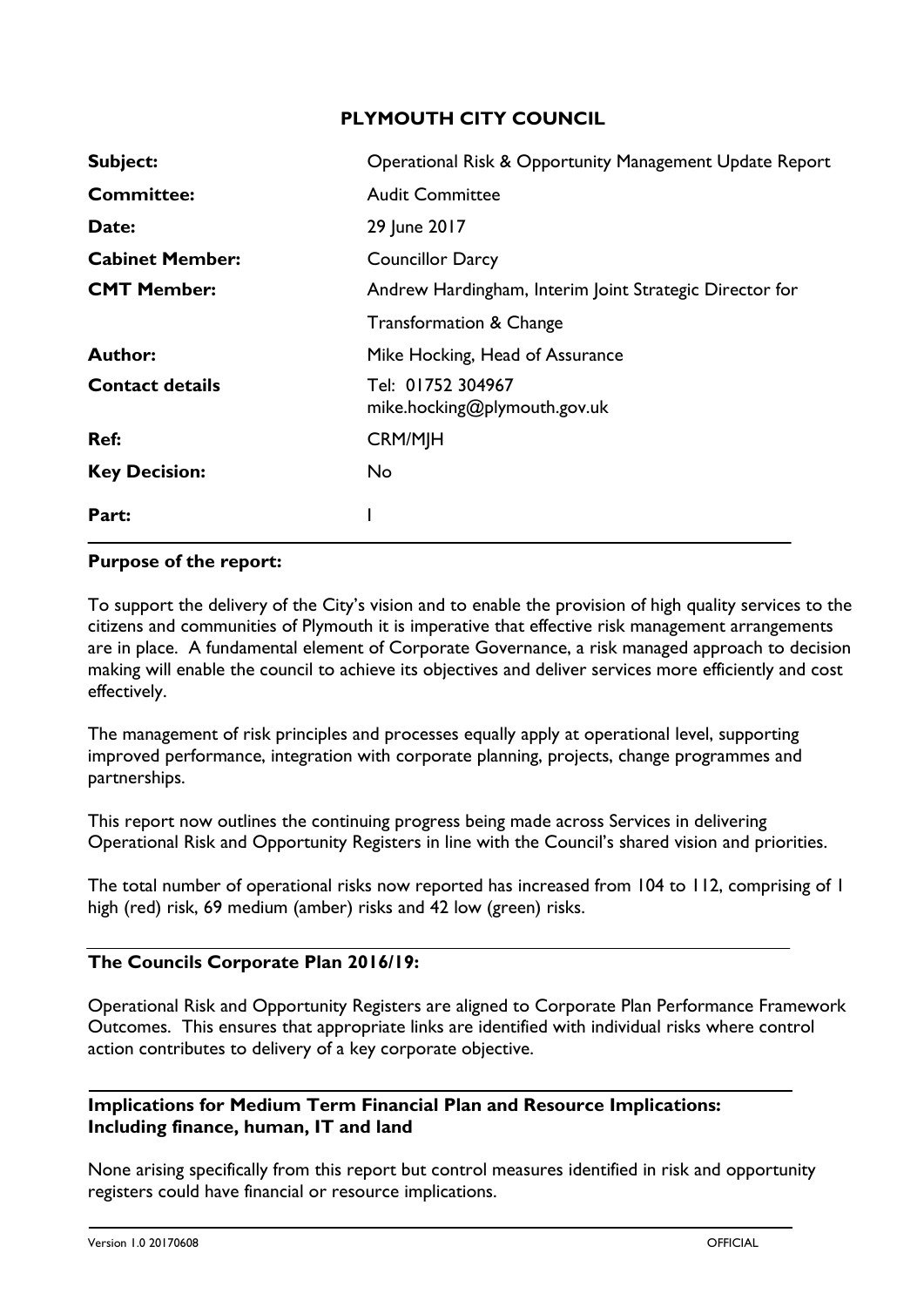## **Other Implications: e.g. Child Poverty, Community Safety, Health and Safety and Risk Management:**

None arising specifically from this report but community safety and health and safety issues and risks are taken into account in the preparation of risk and opportunity registers.

### **Equality and Diversity**

Has an Equality Impact Assessment been undertaken? Not required.

#### **Recommendations and Reasons for recommended action:**

The Audit Committee is recommended to:

• Note and endorse the current position with regard to operational risk and opportunity management.

#### **Alternative options considered and rejected:**

Effective risk management processes are an essential element of internal control and as such are an important element of good corporate governance. For this reason alternative options are not applicable.

### **Published work / information:**

Plymouth City Council's Risk & Opportunity Management Strategy

#### **Background papers:**

None.

| ┲. | Part | Part I | <b>Exemption Paragraph Number</b> |  |  |  |  |  |  |
|----|------|--------|-----------------------------------|--|--|--|--|--|--|
|    |      |        |                                   |  |  |  |  |  |  |
|    |      |        |                                   |  |  |  |  |  |  |
|    |      |        |                                   |  |  |  |  |  |  |

## **Sign off:**

| Fin                                                                                  | PI1718.4 | Leg | DVS <sub>2</sub> | Mon              |  | HR | Assets |  | Strat |  |
|--------------------------------------------------------------------------------------|----------|-----|------------------|------------------|--|----|--------|--|-------|--|
|                                                                                      |          |     | 8366             | $\overline{Off}$ |  |    |        |  | Proc  |  |
| Originating SMT Member: Interim Joint Strategic Director for Transformation & Change |          |     |                  |                  |  |    |        |  |       |  |
| Has the Cabinet Member(s) agreed the contents of the report? Yes                     |          |     |                  |                  |  |    |        |  |       |  |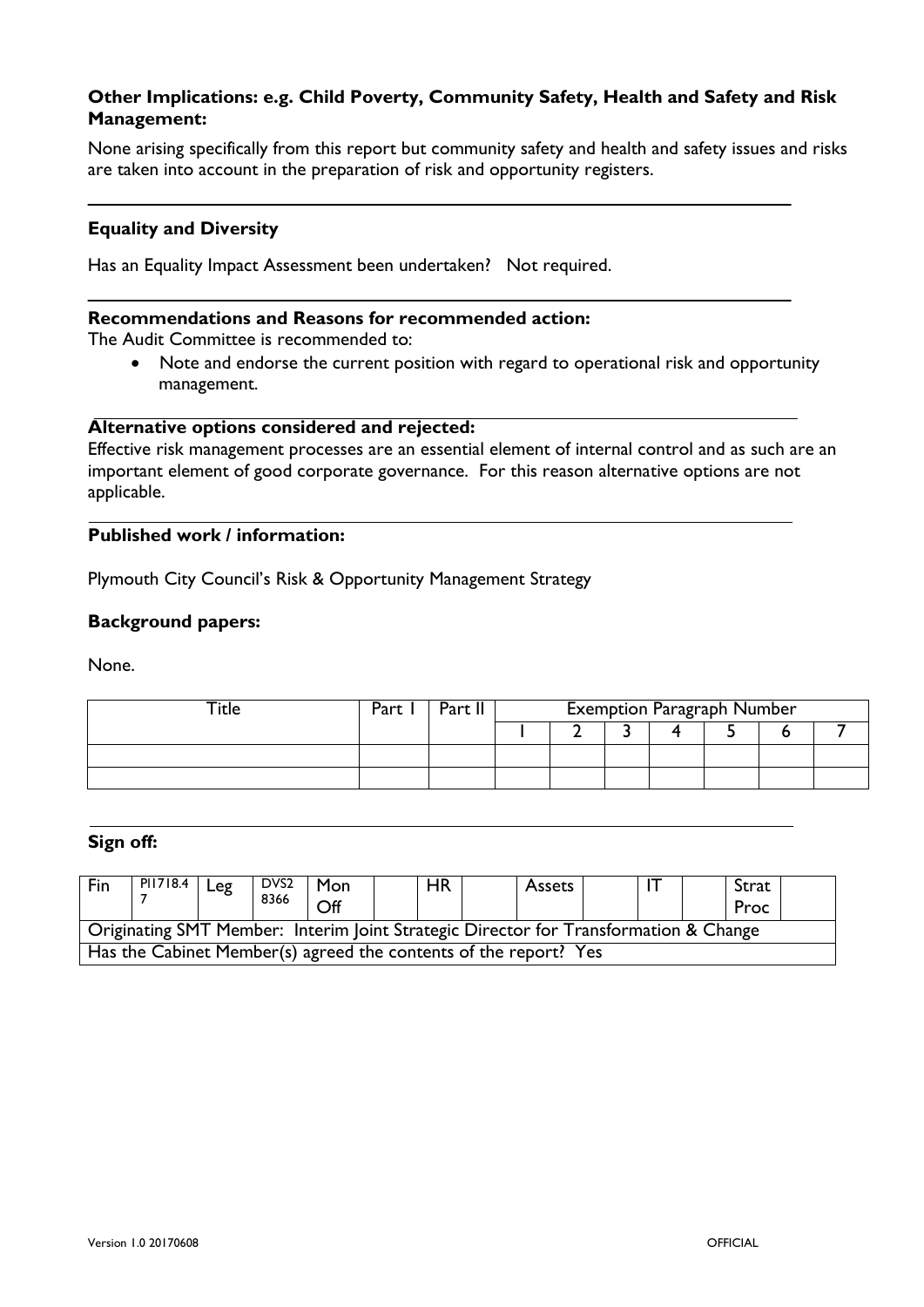# **1.0 Introduction**

**1.1** The position with regard to Operational Risk Register monitoring was last reported to this Committee on 8 [December 2016](http://web.plymouth.gov.uk/modgov?modgovlink=http%3A%2F%2Fdemocracy.plymouth.gov.uk%2FieListDocuments.aspx%3FCId%3D249%26amp%3BMId%3D6881%26amp%3BVer%3D4) and this report now provides a summary of the latest monitoring exercise covering the position as at May 2017.

# **2.0 Background**

- **2.1** Plymouth City Council's Risk and Opportunity Management Strategy is continuously reviewed each year and updated to ensure it remains fit for purpose.
- **2.2** To comply with the Risk and Opportunity Management Strategy each Directorate must implement a robust process of managing risks to corporate, service, project and partnership objectives for which they have responsibility.
- **2.3** To support the promotion and co-ordination of risk management each Directorate/Service has a dedicated Risk Champion. Risk Champions represent their Directorate/Service at the Operational Risk Management Group which is chaired by the Head of Assurance.
- **2.4** The good progress made towards achievement of this outlined in this report should provide Members with assurance that operational risks are being identified effectively, mitigation actions put in place and Operational Risk and Opportunity Registers monitored routinely alongside the delivery of objectives.

## **3.0 Operational Risk and Opportunity Registers and Analysis of Risks Identified**

- **3.1** The corporate risk management process to enable service level Operational Risk and Opportunity Registers to be linked to the Corporate Plan is now embedded across the Council.
- **3.2** Assistant Directors and Heads of Service are identifying risks that may prevent them from delivering on their key service objectives and, by monitoring these risks on a regular basis, will be tracking the effectiveness of mitigation controls.
- **3.3** As the risk identification process includes quantification through a probability/impact assessment, services should also be able to identify key risks and prioritise their use of scarce resources more effectively.

### **4.0 Red Risk**

**4.1** One red risk is being reported for this risk monitoring period, details are shown below:-

| <b>NEW RED RISK (formerly</b> | <b>Procurement resource capacity (supply) falls short of</b>                                      |
|-------------------------------|---------------------------------------------------------------------------------------------------|
| amber)                        | organisational demand and reduces the ability to drive                                            |
| Dept: Finance (Procurement)   | value for money from new and existing contracts; stifles                                          |
|                               | delivery of category management impacting delivery of                                             |
|                               | <b>Transformation Projects, Capital Programme and</b>                                             |
|                               | proactive retendering of Revenue contracts                                                        |
|                               | <b>Comments/Mitigation:</b> The Procurement Team have suffered a high turnover of staff. Attempts |

to find sufficiently skilled and qualified Agency staff has proved fruitless and the volume of vacancies in the team and the duration of the capacity constraint have meant that some projects have had to be delayed. The Procurement Services Manager has drafted an Options Appraisal to scope alternative recruitment options and is prioritising demand for procurement resource verses supply.